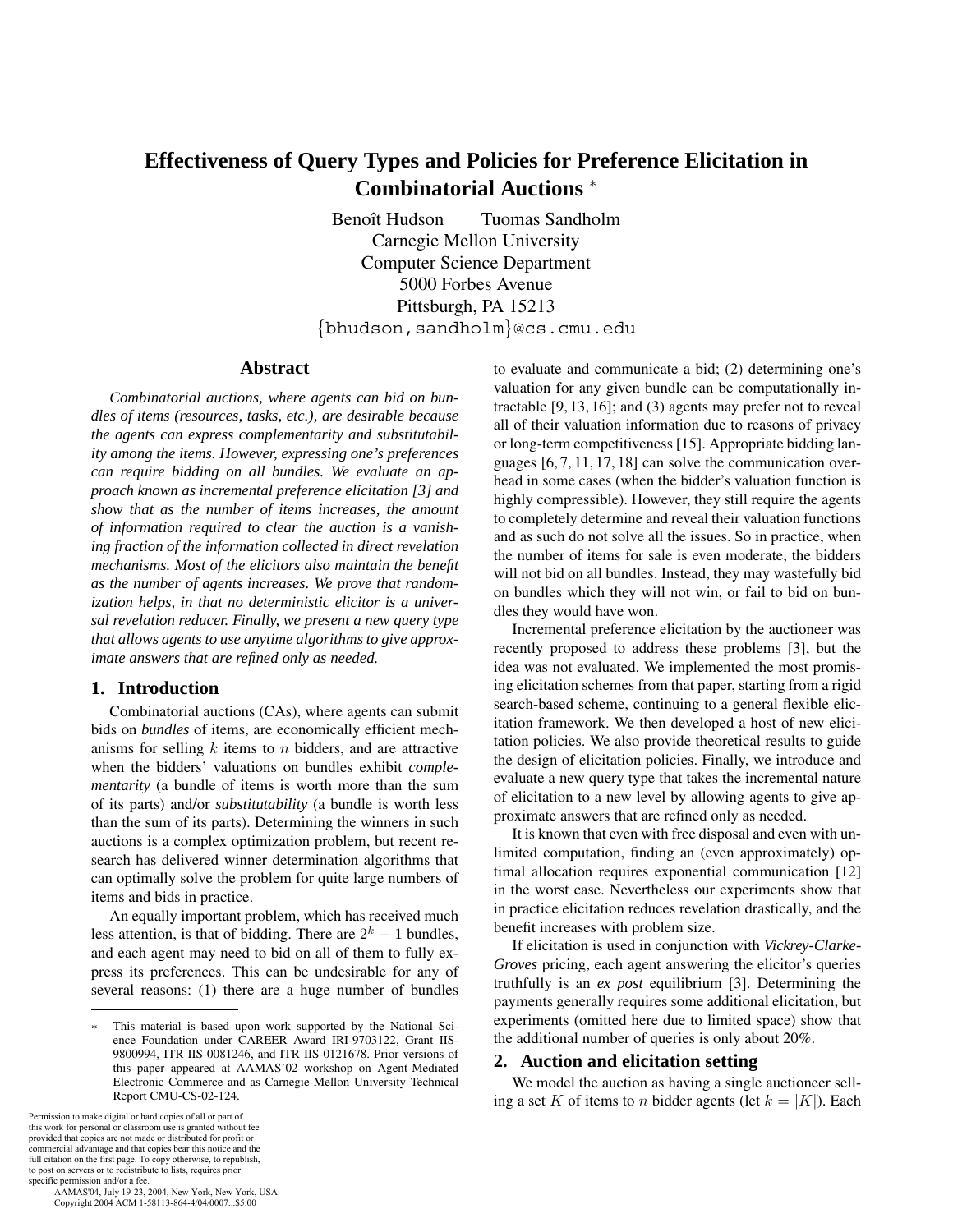agent *i* has a finite *valuation function*  $v_i : 2^K \mapsto N$  that determines a private value  $v_i(b)$  for each bundle  $b \subseteq K$ . We make the usual assumption that the agents have free disposal, that is, adding items to an agent's bundle never makes the agent worse off because, at worst, the agent can dispose of extra items for free. Formally,  $\forall S \subseteq K, S' \subseteq S$ ,  $v_i(S) \ge v_i(S')$ . Many of the techniques of the paper can also be used without free disposal, although more elicitation is required due to less *a priori* structure.

At the start of the auction, the auctioneer knows the items and the agents, but has no information about the agents' value functions over the bundles—except that the agents have free disposal. The auction proceeds by having the auctioneer incrementally *elicit* value function information from the agents one query at a time until the auctioneer has enough information to determine an optimal allocation of items to agents. Therefore, we also call the auctioneer the *elicitor*. An allocation is optimal if it maximizes social welfare  $\sum_{i=1}^{n} v_i(b_i)$ , where  $b_i$  is the bundle that agent i receives in the allocation.The goal of the elicitor is to determine an optimal allocation with as little elicitation as possible, ideally without regard to computation. Clearly, the elicitor could conduct a straight-forward game tree search to decide what queries to ask. Against an adversary, we'll show that the adversary can force a bad outcome, but against nature (a random distribution), this search would be an optimal policy. Unfortunately, this is totally intractable. In order to be able to run experiments, we devise heuristic algorithms that run in time exponential in the number of items, and polynomial in the number of agents.

#### **3. Elicitor's inference and constraint network**

To minimize the number of queries, the elicitor must never ask a query whose answer could be inferred from the answers to previous queries. As per [3], to support the storing of information received from the agents, we have the elicitor store its information in a constraint network.Specifically, the elicitor stores a graph for each agent. In each graph, there is one node for each bundle  $b$ , labeled by an interval  $[LB<sub>i</sub>(b), UB<sub>i</sub>(b)]$ , which are respectively the tightest lower and upper bounds the elicitor can prove on the true  $v_i(b)$  given the answers received to queries so far. We say a bound is *tight* when it is equal to the true value.

A directed edge  $(a, b)$  in the graph encodes the knowledge that the agent prefers bundle  $a$  over bundle  $b$  (that is,  $v_i(a) \ge v_i(b)$ ). The elicitor may know this even without knowing  $v_i(a)$  or  $v_i(b)$ : for example, the free disposal assumption creates implicit edges from every bundle a to every subbundle of a. An edge  $(a, b)$  lets the elicitor infer that  $LB_i(a) \geq LB_i(b)$ , which allows it to tighten the lower bound on  $a$  and on any of  $a$ 's ancestors in the graph when the elicitor learns a new, tighter bound. Similarly, the elicitor can infer  $UB_i(a) \geq UB_i(b)$ , which allows it to tighten the upper bound on b and its descendants in the graph.

Permission to make digital or hard copies of all or part of this work for personal or classroom use is granted without fee provided that copies are not made or distributed for profit or commercial advantage and that copies bear this notice and the full citation on the first page. To copy otherwise, to republish, to post on servers or to redistribute to lists, requires prior specific permission and/or a fee.

 AAMAS'04, July 19-23, 2004, New York, New York, USA. Copyright 2004 ACM 1-58113-864-4/04/0007...\$5.00

We define the relation  $a \succ b$  (read "a dominates b") to be true if we can prove that  $v_i(a) \ge v_i(b)$ . This is the case either if  $LB_i(a) \geq UB_i(b)$ , or if there is a directed path from  $a$  to  $b$  in the graph.

# **4. Certificates**

The auctioneer clears the auction if, given the information it has received, the auctioneer can infer that one allocation is worth at least as much as any other. That allocation is an optimal allocation. If the information the auctioneer has allows this inference, the information forms a *certificate* for that allocation. The certificate contains a set of queries and their answers. A *minimal certificate* is a certificate that would cease to be a certificate if any query were removed from it. A *shortest certificate* is a certificate that has the smallest number of queries among all certificates.

# **5. Rank lattice based elicitation**

In this section we study the effectiveness of a technique proposed earlier [3, 4]: *rank lattice based elicitation*, where the elicitor makes use of rank information about the bidders' bundles. Let  $b_i(j)$ ,  $1 \leq j \leq 2^k$ , be the bundle that agent i has at rank j. In other words,  $b_i(1)$  is the agent's most preferred bundle,  $b_i(2)$  is its second most preferred, and so on down to  $b_i(2^k)$ , which is the empty bundle. The elicitor can put bounds on  $v_i(b_i(j))$  using the constraint networks. Even without knowing  $b_i(j)$  (which bundle it is that agent i values jth), it knows that  $v_i(b_i(j-1)) \le v_i(b_i(j)) \le v_i(b_i(j+1)).$ Thus an upper bound on  $v_i(b_i(j-1))$  is an upper bound on  $v_i(b_i(j))$ , and a lower bound on  $v_i(b_i(j + 1))$  is a lower bound on  $v_i(b_i(j))$ .

The elicitor uses a *rank vector*  $r = \langle r_1, r_2, \dots, r_n \rangle$  to represent allocating  $b_i(r_i)$  to each agent i. Not all rank vectors are feasible: the  $b_i(r_i)$ 's might overlap in items, which would correspond to giving the same item to multiple agents.

The set of all rank vectors defines a *rank lattice*. The *root* of the lattice is the all-ones rank vector; a child  $r'$  of a node r has all elements equal except one, which is incremented by one. A key observation in the lattice is that the children of a node have lower (or equal) value to the node. Given the rank lattice, we can employ search algorithms to find an optimal allocation. In particular, by starting from the root and searching in best-first order (always expanding the fringe node of highest value), we are guaranteed that the first feasible node that is reached is optimal. To know which rank vector in the fringe has highest value, the elicitor use the its constraint network to find bounds on the value of each rank vector. If it yet determine that one rank vector is worth more or at least as much as any other, it picks an arbitrary rank vector  $r$  and queries each agent  $i$ for  $b_i(r_i)$  and  $v_i(b_i(r_i))$ .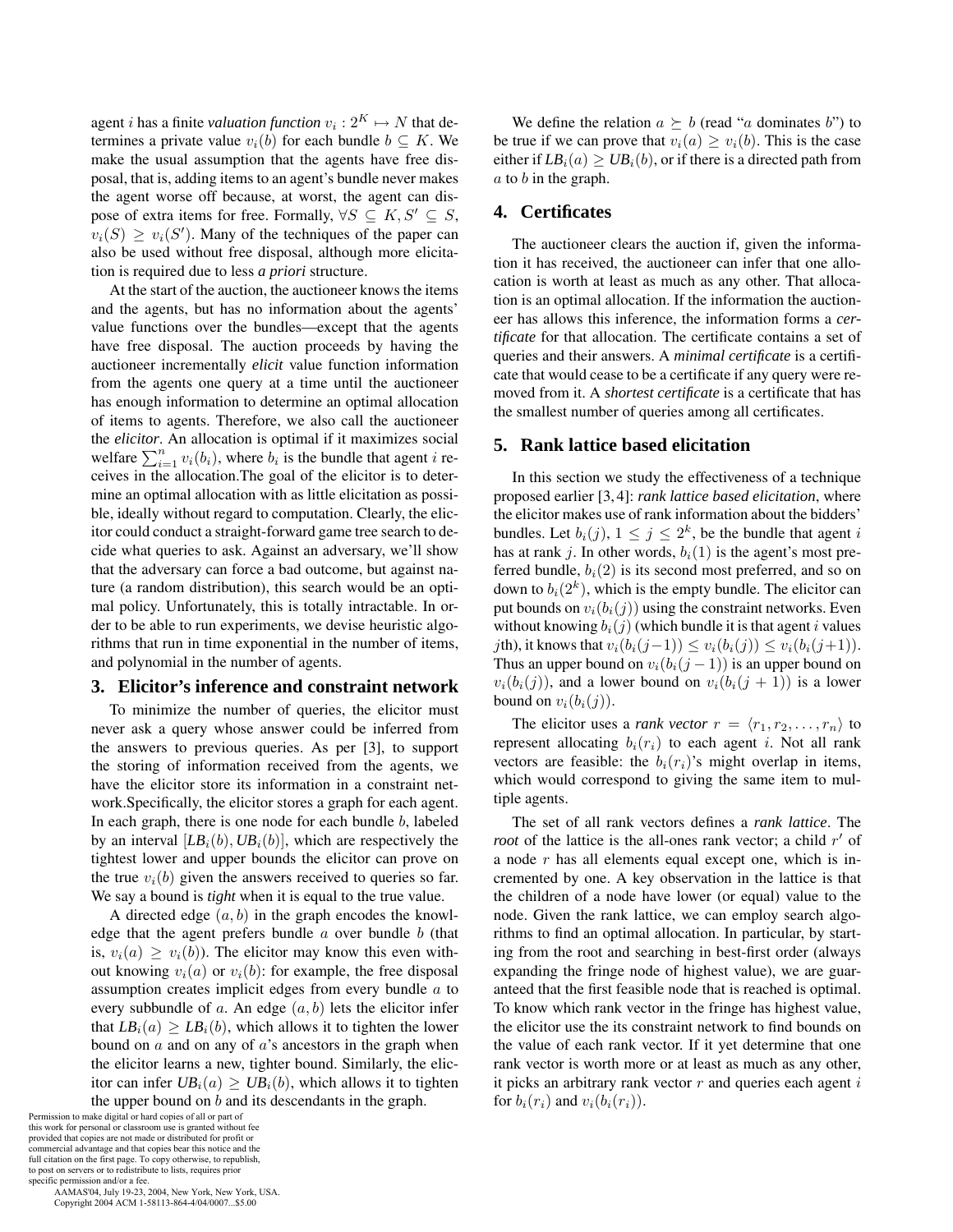# **6. Experimental setup**

To evaluate the usefulness of elicitation, we conducted a host of experiments. We generated 50 instances of each size and ran the elicitation algorithms on those instances. Each point on the plots corresponds to the average performance over the 50 runs. The plots show results for those instance sizes on which the algorithms could solve every instance in under 2 minutes on a 2.8 GHz Intel machine.

Unfortunately, real data for CAs are not publicly available. Therefore, as in all of the other academic work on CAs so far, we used randomly generated data. Existing problem generators output instances with sparse bids, that is, each agent bids on a relatively small number of bundles. This is the case for the CATS suite of economically-motivated random problem instances [10] as well as for many other prior benchmarks [1,6,17]. This is not necessarily realistic: while the bidders may far prefer some items and bundles to others, they will often have non-zero value on almost every bundle, at least due to reselling possibilities and, in some domains (such as spectrum or real estate auctions), renting. In addition, the instances generated by many of the earlier benchmarks do not exhibit free disposal.

The instances were generated by assigning, for each agent in turn, integer valuations using the routine below. We impose an arbitrary maximum bid value MAXBID  $= 10<sup>7</sup>$ in order to avoid integer arithmetic overflow issues, while at the same time allowing a wide range of values to be expressed. Valuations generated with this routine exhibit both complementarity and substitutability and observe the free disposal assumption.

 $GENERATEBIDS(K)$ 

- 1 *G* ← new constraint network<br>2 *S* ← 2<sup>*K*</sup> (the set of all bundle
- 2  $S \leftarrow 2^K$  (the set of all bundles)<br>3 impose free disposal constraints
- impose free disposal constraints on  $G$
- 4 *UB*(*K*) ← MAXBID<br>5 **while**  $S \neq \emptyset$
- 5 while  $S \neq \emptyset$
- 6 pick b uniformly at random from  $S$
- 7  $S \leftarrow S b$ <br>8 pick  $v(b)$  un
- pick  $v(b)$  uniformly at random from  $[LB(b), UB(b)]$
- propagate  $LB(b) = UB(b) = v(b)$  through G

#### **7. Rank lattice experiments**

We ran experiments to evaluate the efficiency of rank lattice based elicitation. Define the *elicitation ratio* to be the number of queries asked divided by the number of queries asked in full revelation. In full revelation, the number of queries is  $n(2<sup>k</sup> - 1)$  (that is, for each agent, one value query for each of the  $2^k$  bundles except the empty bundle). Figure 1 shows that as the number of items in the auction increases, the elicitation ratio decreases quickly.

Unfortunately, Figure 1 also shows that as the number of agents n grows, the advantage from rank lattice based elicitation decreases. This can be explained as follows. As the number of agents increases, the average number of items that an agent wins decreases. Thus agents will usually win

Permission to make digital or hard copies of all or part of this work for personal or classroom use is granted without fee provided that copies are not made or distributed for profit or commercial advantage and that copies bear this notice and the full citation on the first page. To copy otherwise, to republish, to post on servers or to redistribute to lists, requires prior specific permission and/or a fee.

 AAMAS'04, July 19-23, 2004, New York, New York, USA. Copyright 2004 ACM 1-58113-864-4/04/0007...\$5.00



**Figure 1. Performance of rank lattice based elicitation. The curves for 4 and 5 agents are barely visible, at elicitation ratio almost 1.**

smaller, lower-ranked bundles. Because rank lattice based elicitors require the agents to reveal all high-rank bundles before any low-rank bundles, as the number of agents increases, each agent reveals a greater number of bundle values. This holds not only for the specific elicitor described above, but any elicitor that asks queries in order of rank (even if the elicitor had an oracle for deciding which queries should be asked from which agents). Furthermore, a recent result [4] implies that no rank lattice based elicitation algorithm is better on all instances than the elicitor tested here.

## **8. General elicitation framework**

Due to these limitation of rank lattice based elicitors, we now move to a more general elicitation framework. As we show, this enables one to develop algorithms that ask significantly fewer queries and scale well in the number of agents.

The framework allows a richer set of query types (to accommodate for different settings where answering some types of queries is easier than answering other types); allows more flexible ordering of the queries at run time; and never considers infeasible solutions. The general elicitor template is a slightly modified version of that of Conen & Sandholm [3]:

SOLVE()

- 1  $C \leftarrow \text{INITIALCANDIDATES}(n, k)$ <br>2 while not  $\text{DONE}(C)$
- while not  $\text{DONE}(C)$
- 3  $q \leftarrow$  SELECTQUERY(C)<br>4 ASKOUERY(a)
- $AskQUERY(q)$
- 5  $C$  ← PRUNE(C)

Here, C is a set of candidates allocations, where a *candidate* is a vector  $c = \langle c_1, c_2, \dots, c_n \rangle$  of bundles where the bundles contain no items in common. Unlike with rank vectors, all candidates are feasible. The value of a candidate is  $v(c) = \sum_i v_i(c_i)$ ;  $UB(c) = \sum_i UB_i(c_i)$  is an upper bound, and  $LB(c) = \sum_i LB_i(c_i)$  is a lower bound.

INITIALCANDIDATES generates the set of all candidates, which is the set of all  $n^k$  allocations of the k items to the n agents (some agents might get no items).

PRUNE removes, one candidate at a time, each candidate that is dominated by a remaining candidate (a candidate  $c$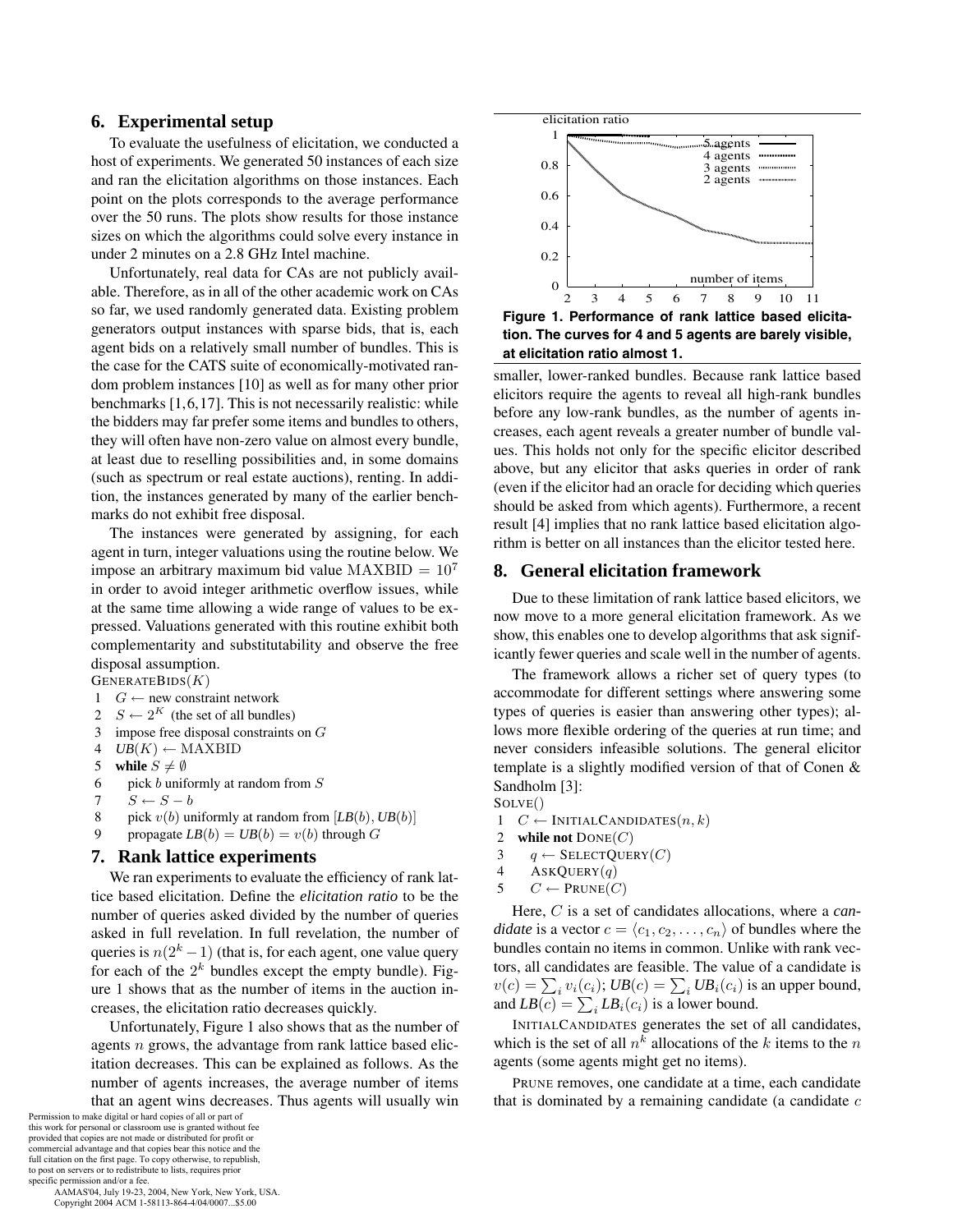dominates another candidate  $c'$  if the elicitor can prove that the value of c is at least as high as that of  $c'$ ).

DONE returns true if all remaining candidates in C are provably optimal. This is the case either if  $C$  has only one element, or if all candidates in  $C$  have known value (that is,  $\forall c \in C, UB(c) = LB(c)$ . Because the algorithm has just pruned, it knows that if all candidates have known value, then they have equal value.

SELECTQUERY selects the next query to be asked. This function can be instantiated in different ways to implement different elicitation policies, as we will show.

ASKQUERY takes a query, asks the corresponding agent for the information, and appropriately updates the constraint network. The details of updating the network are discussed in conjunction with each query type below.

# **8.1. Value queries**

The most basic query asks an agent i to reveal  $v_i(c_i)$  exactly. We call such queries *value queries*. Upon receiving the answer, ASKQUERY sets  $LB_i(c_i) = UB_i(c_i) = v_i(c_i)$ and propagates the new bounds upstream and downstream through the constraint network as described earlier.

**8.1.1. Random elicitation policy** A naive policy simply asks random value queries, ignoring those it has already asked or for which the value can already be inferred. If it is possible to save elicitation on the CA instance at hand, then on average this policy does:

**Proposition 1** *Let*  $Q = n(2^k - 1)$  *be the total number of queries, and let* qmin *be the number of queries in the shortest certificate. For any given problem instance, the expected number of queries that the random elicitation policy asks is at most*  $\frac{q_{min}}{q_{min}+1}$  (Q + 1)*.* 

Most proofs are omitted due to limited space.

The upper bound given in the above proposition only guarantees relatively minor savings in elicitation (especially because  $q_{min}$  increases when the number of agents and items increases). However, we base the proof on the pessimistic assumption that there is only one minimal certificate (namely, the shortest certificate), and that all other certificates are extensions of the shortest one. When there are several minimal certificates, it is more likely that the next query will complete a certificate. We do not know how to analyse how many minimal certificates we expect to be present. Therefore, we ran an experiment to see how well this policy does in practice. Figure 2 shows that the elicitation ratio  $q/Q$  is indeed less than 1. Also, the ratio slowly falls as the number of items increases, proving that indeed, the number of minimal certificates increases with the number of items. Nevertheless, we would hope to do better: this elicitor still asks about 80% of all the queries.

**8.1.2. Random allocatable elicitation policy** Essentially, the random elicitation policy is asking many queries which,

Permission to make digital or hard copies of all or part of this work for personal or classroom use is granted without fee provided that copies are not made or distributed for profit or commercial advantage and that copies bear this notice and the full citation on the first page. To copy otherwise, to republish, to post on servers or to redistribute to lists, requires prior specific permission and/or a fee.

 AAMAS'04, July 19-23, 2004, New York, New York, USA. Copyright 2004 ACM 1-58113-864-4/04/0007...\$5.00



**Figure 2. Top lines: Random query policy. Bottom lines: Random allocatable policy. Each plot line corresponds to the elicitation ratio of a given number of agents as the number of items increases.**

as it turns out, are not useful. We will now present a useful restriction on the set of queries from which the elicitation policy should choose. The key observation is that the elicitor might already know that a bundle  $b$  will not be allocated to a particular bidder  $i$  – even before the elicitor knows precisely the bidder's valuation for the bundle. This occurs when the elicitor knows of a different allocation which it can prove will generate at least as much value as any allocation that allocates  $b$  to agent  $i$ . On the other hand, if the elicitor cannot (yet) determine this, then the bundle-agent pair is deemed *allocatable*.

**Definition 1** *A bundle-agent pair* (b, i) *is* allocatable *if there exists a remaining candidate allocation*  $c \in C$  *such that*  $c_i = b$ .

Now we refine the random elicitation policy to ask queries on allocatable  $(b, i)$  only (and queries that have already been asked or whose answer can be inferred are still never asked). This restriction is intuitively appealing, but sometimes hurts:

**Proposition 2** *There exist cases where, given the queries asked so far in the elicitation process, the minimal set of queries to complete the elicitation is smaller than the minimal set of queries to complete the elicitation when queries are restricted to allocatables.*

However, the restriction cannot hurt arbitrarily much:

**Theorem 1** *No matter what queries have been asked so far, the smallest number of value queries to complete a certificate when restricted to allocatable queries is at most twice the number of value queries the random elicitor would need to complete a certificate.*

We ran experiments (Figure 2) to determine whether the restriction helps in practice, and found that it clearly does. For example, at  $k = 8$  items and  $n = 3$  agents, the elicitation ratio of the unrestricted random policy is 78% while that of the allocatable-only policy is merely 30%. Also, unlike in rank lattice based elicitation, the benefit from elicitation does not go away as the number of agents increases.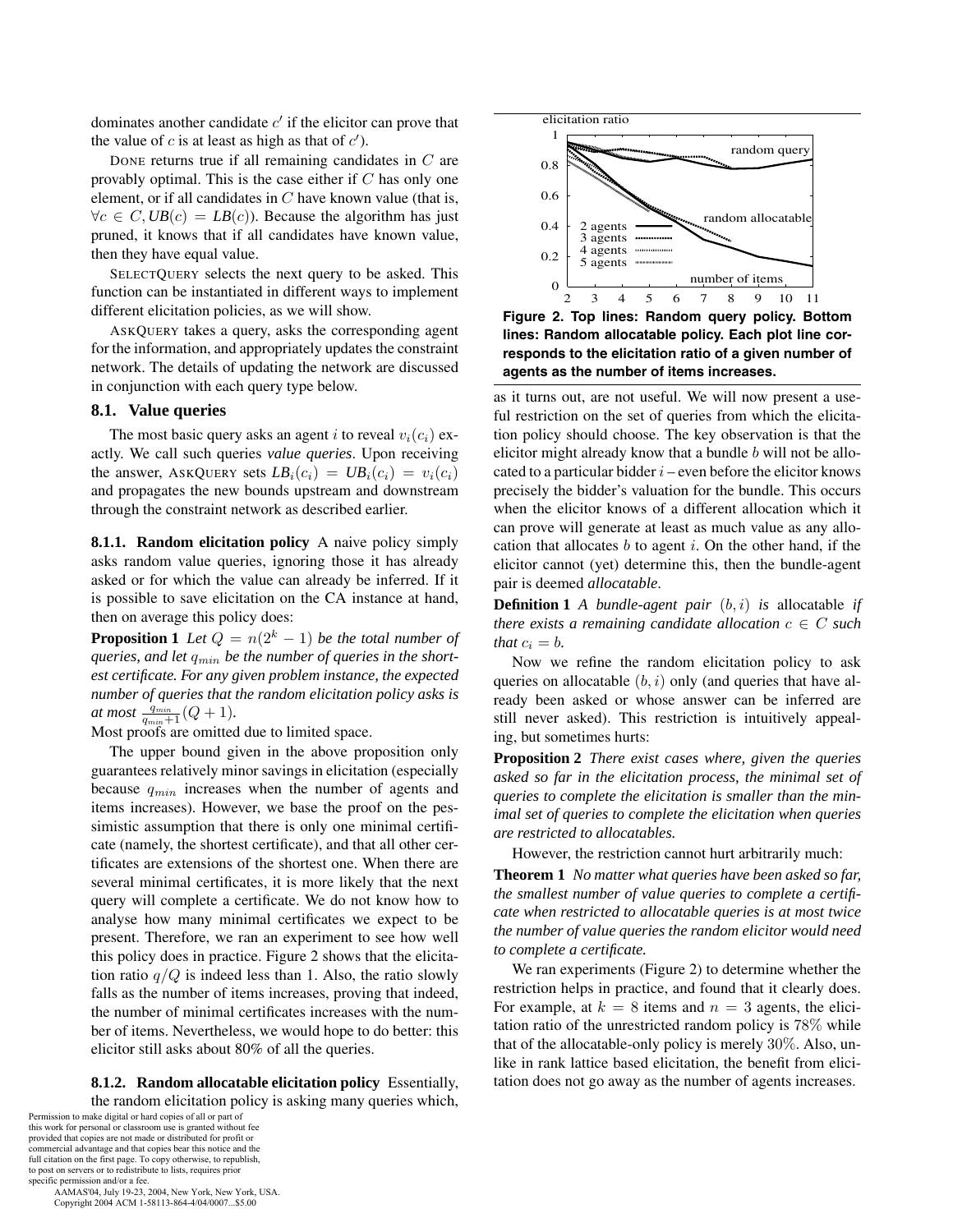**8.1.3. Stronger restrictions** We analyzed several policies which restricted the query set more strongly than simply to allocatable queries, trying to cleverly account for many features. A list of negative results includes: the policy previously proposed in [3], namely counting the number of allocations that include  $(b, i)$ ; counting the expected amount by which bounds will change in the constraint networks when we elicit  $(b, i)$ ; counting the expected number of bounds that will change; counting the expected number of candidates that will be pruned. For the policies that count the expected value of a quantity, we also tried the minimum and maximum value. All of these policies fared worse or no better than the random allocatable policy.

Under the random allocatable policy, if we track the number of candidates in  $C$  over time, we see three distinct phases: initially, almost no candidates are pruned regardless of what query was asked; then there is a brief phase where almost all candidates get pruned; and finally there is a phase where almost every query needs to be asked. This suggests (but does not prove) that any policy based on maximizing the number of pruned candidates should fail to significantly improve upon the random allocatable policy: the only time when any query could prune more than another is in the brief middle phase.

**8.1.4. High-value candidate elicitation policy** We did find one policy that significantly outperforms the random allocatable elicitation policy. This policy is a modification of the elicitation policy that was recently used in a combinatorial exchange for allocating tasks in a multi-robot system [20]. The intuition is that to prove an allocation optimal, we must prove a sufficient high lower bound on it, while at the same time proving sufficient low upper bounds on all other allocations. By only picking from high-value candidates, we expect to be biasing toward asking questions that will need to be asked anyway. In addition, by picking from those queries that will reduce as many values as possible, we bias toward reducing upper bounds, which is desirable since there is typically only one optimum out of the  $n^k$  total candidates (the latter restriction was not present in the previous work).

Specifically, let  $C_{\text{max}}$  be the set of candidates of greatest upper bound ("high-value candidates"). That is,  $C_{\text{max}} =$  ${c \in C \text{ s.t. } UB(c) = \max_{c' \in C} UB(c')}$ . For each  $(b, i) \in$  $C_{\text{max}}$  define subbundles $(b, i)$  to be the number of other bundles in high-value candidates whose value might be affected upon eliciting  $v_i(b)$ . The subbundles are those  $(b', i) \in C_{\text{max}}$  for which  $b \supset b'$  and  $LB_i(b) < UB_i(b')$ . Finally, pick uniformly at random among the  $(b, i)$  with the most subbundles.

This is the best policy we have yet developed. It achieves an elicitation ratio of only 24% with  $k = 8$  items and  $n = 3$ agents, as opposed to 30% for the random allocatable policy and 78% for the unrestricted random policy.

Permission to make digital or hard copies of all or part of this work for personal or classroom use is granted without fee provided that copies are not made or distributed for profit or commercial advantage and that copies bear this notice and the full citation on the first page. To copy otherwise, to republish, to post on servers or to redistribute to lists, requires prior specific permission and/or a fee.

 AAMAS'04, July 19-23, 2004, New York, New York, USA. Copyright 2004 ACM 1-58113-864-4/04/0007...\$5.00

*Representing candidates implicitly:* The policy of the previous section works well in terms of elicitation, but in terms of time it scales poorly with the number of agents. The chief cost is due to representing the candidates explicitly: PRUNE runs in time quadratic in the number of candidates, while SELECTQUERY and DONE run in time linear in the number of candidates, of which there are as many as  $n<sup>k</sup>$ . Since the policy chooses among a set of size at most  $n2^k$ , we might hope to save work by implicitly representing the candidates (as long as  $n > 2$ ).

We accomplish this by repeatedly solving an integer program (IP) every time a query is to be selected—rather than explicitly representing the set of candidates. We use the following IP to compute the value of the highest-valued candidate:

maximize 
$$
\sum_{i \in N, b \in 2^K} UB_i(b)x_i(b)
$$
  
\nsubject to  
\n $x_i(b) \in Z_2$   $\forall i \in N, \forall b \in 2^K$   
\n $\sum_{b \in 2^K} x_i(b) \le 1$   $\forall i \in N$   
\n $\sum_{i \in N} \sum_{b \ni j} x_i(b) \le 1$   $\forall j \in K$ 

The first constraint of the IP states that each bundle is either allocated or not. The second constraint states that each agent only gets one bundle, and the third constraint states that each item is allocated to only one agent. This is an assignment problem and can thus be solved quite quickly.

Upon solving the IP, the elicitor will know the value *UB*max of the candidates with greatest upper bound. Then, for each pair  $(b, i)$  in turn, we force  $x_i(b)=1$  and solve again. This returns the value  $UB_{\text{max}}(b, i)$  of the candidates with greatest upper bound, constrained to only those candidates which allocate b to agent i. If  $UB_{\text{max}}(b, i) = UB_{\text{max}}$ , then  $(b, i)$  is in a high-value candidate. The elicitor now has the set of  $(b, i)$  that are in high-value candidates, and can proceed as before (that is, for each such  $(b, i)$ , count the subbundles $(b, i)$  and pick a random  $(b, i)$  among the ones with the greatest number of subbundles).

Implemented naively, the policy solves the IP for each pair  $(b, i)$  in each call to SELECTQUERY. One can sometimes avoid solving the IP by caching  $\text{cache}(b, i) = UB_{\text{max}}(b, i)$ . Since the IP uses the current upper bounds on the true valuations, and upper bounds only decrease, the value of the IP solutions will only decrease. That is, in a later call to SELEC-TQUERY, it will be the case that  $UB_{\text{max}}(b, i) \leq \text{cache}(b, i)$ . Therefore, if  $\operatorname{cache}(b, i) < UB_{\max}$ , the elicitor can infer that  $(b, i)$  is not in a high-value candidate, without computing  $UB_{\text{max}}(b, i)$ .

Our experiments show that in our implementation, the implicit representation of candidates is faster than the explicit one already with three agents  $(n = 3)$ . With 5 agents, the implicit approach is several orders of magnitude faster.

**8.1.5. The grand bundle should be queried** Intuitively it is appealing to elicit from every agent the value for the grand bundle (i.e., the bundle that consists of all items) because that sets an upper bound on all bundle-agent pairs via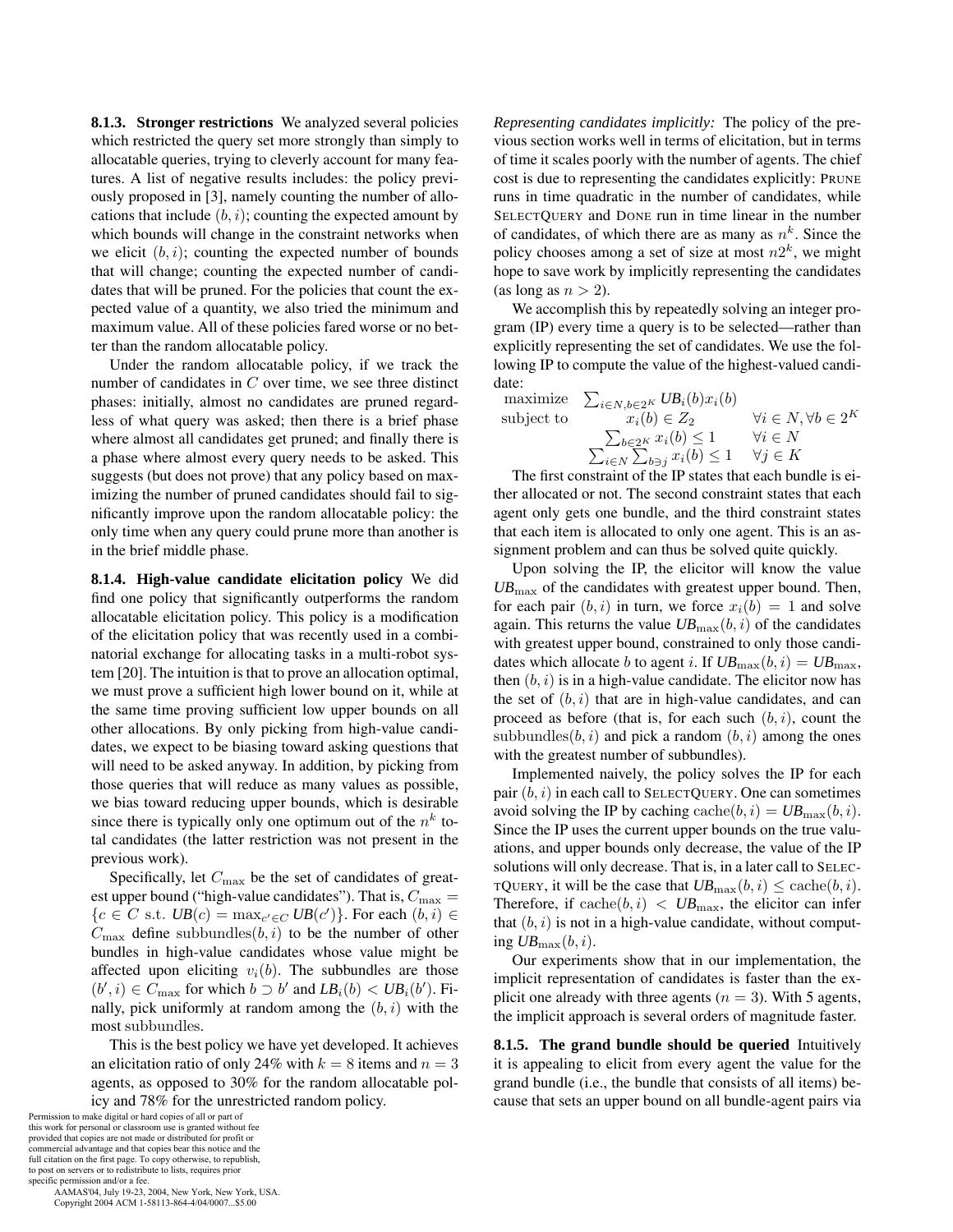

**Figure 3. High-value candidate elicitation policy, with implicit candidate set representation. The legend is in the order of the plot lines at 2 items; the order reverses as the number of items grows. The elicitation ratio falls with increasing number of items, but grows with increasing number of agents, when there are more items than agents.**

the free disposal assumption. We present here a proof that this is in fact almost always required. Namely, almost all instances require this upper bound from every agent, and those few instances that do not require it from every agent still require it from all but one agent. Therefore, the first thing all our elicitation policies query is the value of the grand bundle (or a bound on the value).

**Proposition 3** *To determine an optimal allocation, any elicitation policy must prove an upper bound on*  $v_i(K)$ *for every agent* i *to which the grand bundle* K *is* not *allocated.*

Furthermore:

**Theorem 2** *Assume there are at least 2 bidders. There is a policy (possibly requiring an oracle for choosing the queries) using value queries that asks*  $v_i(K)$  *for* every *agent* i *and that asks the fewest possible queries (among all elicitors that use value queries only).*

**8.1.6. Omniscience and instance-specific lower bounds** So far we have shown that the elicitors that we designed save most of the preference revelation compared to a direct revelation mechanism. However, it is perhaps more interesting to compare to the best possible performance on each instance. To bound this this, we examine an *omniscient* elicitor: it knows every agent's valuation function exactly. However, it must prove to a non-omniscient observer (say, the Federal Trade Commission) that it is conducting the auction correctly. That is, it must provide a certificate consisting of value queries and their answers. The elicitor tries to minimize the length of the certificate. The number of queries asked by the omniscient elicitor provides an instance-specific lower bound on the number of queries asked by any real elicitor.

We implemented an IDA\* search to find the shortest certificate. Unfortunately, the search space is double exponential in the number of items, so we could not scale this to

Permission to make digital or hard copies of all or part of this work for personal or classroom use is granted without fee provided that copies are not made or distributed for profit or commercial advantage and that copies bear this notice and the full citation on the first page. To copy otherwise, to republish, to post on servers or to redistribute to lists, requires prior specific permission and/or a fee.

 AAMAS'04, July 19-23, 2004, New York, New York, USA. Copyright 2004 ACM 1-58113-864-4/04/0007...\$5.00

more than 4 items. With 3 agents and 4 items, the high-value candidate elicitation policy launches 50% of all queries, and the omniscient elicitor launches 33% of all queries. This means there is some room for improvement. However, it is highly unlikely that any non-omniscient policy could do as well as the omniscient algorithm.

**8.1.7. Universal revelation reducers** So far we have presented elicitors that, on average over instances, save a large amount of preference revelation. Now we ask the question: Do there exist *universal* elicitors, that is, elicitors that save revelation on all instances (excepting those where even the omniscient elicitor must reveal everything)?

**Definition 2** *A* universal revelation reducer *is an elicitation policy with the following property: given a problem instance, it can guarantee (always in the deterministic case; in expectation over the random choices in the randomized case) saving some elicitation over full revelation—provided the shortest certificate is shorter than full revelation. More formally, if*  $q_{min} < Q$ *, the policy makes*  $q < Q$  *queries.* **Proposition 4** *The unrestricted random elicitation policy is a universal revelation reducer. (Immediate from Prop. 1).*

However, interestingly:

**Theorem 3** *No deterministic value query policy is a universal revelation reducer.*

We prove that no deterministic policy can guarantee saving any elicitation by constructing a fooling set. A minimal fooling set can be built for the case where there are 2 items and 2 agents; we show a somewhat more general result, that an equivalent fooling set can also be built for the case where there are 2 items, but  $n \geq 2$  agents.

The fooling set  $R_{\text{fool}}$  consists of valuation functions of  $\forall i \in N$   $v_i(ab) = 2$ the form:  $\forall i \in N$   $v_i(ab) = 2$  $\forall a \in K, \forall i \in N \quad v_i(a) \in \{0,1\}$ 

And either (a):

$$
\exists a \in K \text{ s.t. } \sum_{i} v_i(a) = 2 \text{ and }
$$
  

$$
\sum_{i} v_i(b) = 0
$$

Or (b): 
$$
\exists i \in N \text{ s.t. } v_i(a) = v_i(b) = 1
$$
 and  
\n $\forall j \neq i, v_j(a) = v_j(b) = 0$ 

That is, either (a) one of the items has value 1 to two agents, and no agent wants the other item; or one of the agents is happy with either item and no other agent wants only a single item. Thus, there are exactly two 1 values. The optimal allocation is to give the entire set of items  $K$  to one of the agents. Otherwise, we can only get value 1 from the allocation.

## **Lemma 1** *Each instance in*  $R_{\text{fool}}$  *has a certificate that does not fully reveal the agents' valuations.*

**Proof**: Any instance in the fooling set can be solved by revealing all the zero values and no 1 values. If we have an instance of type (a), we have now revealed that any allocation of item  $a$  to an agent  $i$ , and item  $b$  to another agent  $j$ , has value at most  $UB_i(a) + UB_j(b) = 2 + 0 \le v_i(ab)$ . Similarly for instances of type (b). Thus, we have a certificate.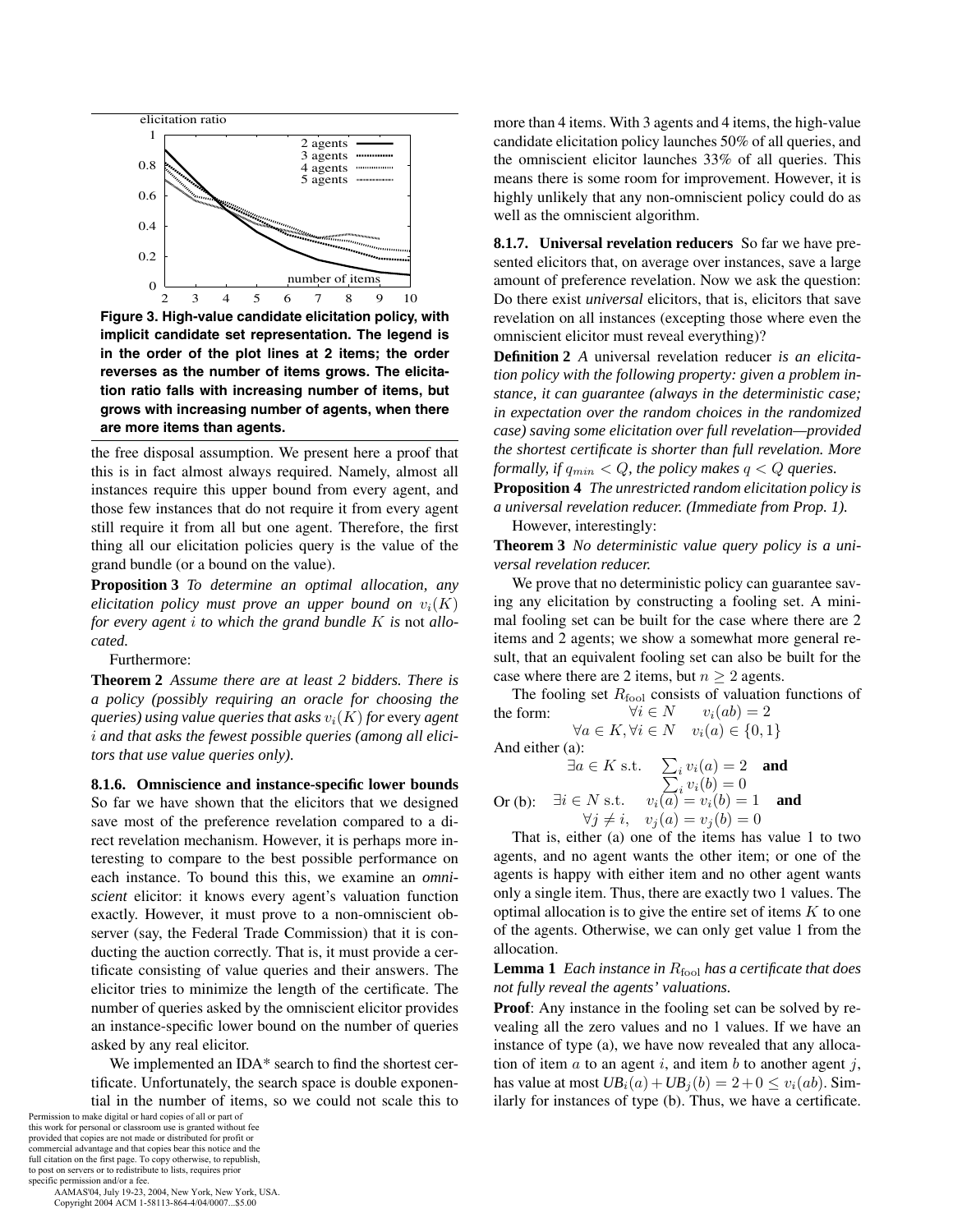We necessarily have two bundles of value 1, and after revealing the zeros, an observer knows only that those two bundles have value at most two. Therefore, we have not revealed the values of all bundles.

**Lemma 2** *Every deterministic algorithm has at least one instance in*  $R_{\text{fool}}$  *that makes it query every bundle and agent.*

**Proof**: The proof operates under the model that the adversary can choose the instance during the execution of the policy. Because the policy is deterministic, this is equivalent to having the adversary examine the policy and choose an instance *a priori*.

To the first query  $v_i(S)$  where S is either a or b, the adversary will return 1. From then on, the adversary will return 0, until the policy asks either  $v_i(S)$  or until it asks  $v_i(S)$ having already asked all  $v_l(S)$  for  $i \neq l \neq j$ , at which point the adversary will return 1. In other words, the adversary forces the policy to ask both 1 values.

If the certificate thus chosen reveals both  $v_i(S)=1$  and  $v_i(\overline{S})=1$ , then it must reveal  $v_j(S) = v_j(\overline{S})=0$  for all  $j \neq i$ . Otherwise, the allocation of S (resp. S) to agent i and S (resp. S) to agent j has value up to  $UB_i(S) + UB_j(S) =$  $1+2 > 2$  which contradicts that we have a certificate. Thus the certificate must reveal the value of all bundles.

If the certificate instead reveals both  $v_i(S)=1$  and  $v_i(S)=1$ , then it must reveal  $v_i(S)=0$  for all l. Otherwise, we do not have a certificate. In addition, if the adversary chose to answer  $v_i(S)=1$ , then the policy asked  $v_l(S)$  for all  $i \neq l \neq j$ . Thus, the certificate reveals the value of all bundles.

**Proof**:[of Proposition 3] Lemma 1 shows that any instance of  $R_{\text{fool}}$  has  $q_{min} < Q$ . Meanwhile, Lemma 2 shows that any deterministic algorithm will make  $\mathbb Q$  queries. Hence, no deterministic algorithm is a universal reducer.

# **8.2. Order queries**

In some applications, agents might not know the values of bundles, and might need to expend a lot of effort to determine them [9, 16], but might easily be able to see that one bundle is preferable over another. In such settings, it would be sensible for the elicitor to ask *order queries*, that is, ask an agent  $i$  to order two given bundles  $c_i$  and  $c_i^\prime$  (to say which of the two it prefers). The agent will answer  $c_i \succeq c'_i$ or  $c'_i \succeq c_i$  or both. ASKQUERY will then create new edges in the constraint network to represent these new dominates relations. By asking only order queries, the elicitor cannot compare the valuations of one agent against those of another, so it cannot determine a social welfare maximizing allocation. However, order queries can be helpful when interleaved with other types of queries.

## **8.3. Interleaving value and order queries**

We developed an elicitor that uses both value and order queries. It mixes them in a straightforward way, alternat-

Permission to make digital or hard copies of all or part of this work for personal or classroom use is granted without fee provided that copies are not made or distributed for profit or commercial advantage and that copies bear this notice and the full citation on the first page. To copy otherwise, to republish, to post on servers or to redistribute to lists, requires prior specific permission and/or a fee.

 AAMAS'04, July 19-23, 2004, New York, New York, USA. Copyright 2004 ACM 1-58113-864-4/04/0007...\$5.00

ing between the two (starting with an order query). When an order query is to be asked, the elicitor computes all tuples  $(a, b, i)$  where a and b are each allocated to agent i in some candidate, and where the elicitor knows neither  $a \succeq b$ nor  $b \succeq a$ . The elicitor then picks randomly. When a value query is to be asked, it is chosen using the random allocatable policy.

The policy described above is able to reduce the number of precise values it elicits, by about 10%, over asking only value queries. Depending on the cost model, this may or may not be an improvement: it is an improvement if order queries cost less than 0.1 units (where value queries cost 1). This seems like a not unreasonable assumption: in many cases it should be far easier to compare two bundles than to find their exact value. More work needs to be done to choose better order queries, and to combine value and order queries.

Another advantage of the mixed value-order query policy is that it does not depend as critically on free disposal. Without free disposal, the policy that uses value queries only would have to elicit all values. The order queries in the mixed policy, on the other hand, can create useful edges in the constraint network which the elicitor can use to prune candidates.

#### **8.4. Bound-approximation queries**

In many settings, the bidders can roughly estimate valuations easily, but the more accurate the estimate, the more costly it is to determine. In this sense, the bidders determine their valuations using anytime algorithms [9]. For this reason, we introduce a new query type, a *bound-approximation query*: the elicitor asks an agent  $i$  to spend some time  $t$  to tighten the agent's upper bound  $UB<sub>i</sub>(b)$  (or lower bound  $LB<sub>i</sub>(b)$  on the value of a given bundle b. This query type leads to more incremental elicitation in that queries are not answered with exact information, and the information is refined incrementally on an as-needed basis.

Using randomly chosen bound-approximation queries as the elicitation policy would work, but the more sophisticated elicitation policy that we developed chooses the query that maximizes the benefit of receiving the information from that query. The benefit is defined to be the sum over all bundles in remaining candidates of the amount by which the bounds on each bundle will change given the new information. The elicitor optimistically hopes that the new bound  $z$ is such that it will change the most possible bounds: that is, when computing the benefit of a lower bound query, it assumes  $z = UB<sub>i</sub>(b)$  while when computing the benefit of an upper query,  $z = LB<sub>i</sub>(b)$  (the change in upper bound is always finite because we first elicit the grand bundle, as motivated Proposition 3). In this work, we did not intelligently choose a time bound: instead, we simply pass  $t = 0.2$  for every query. Computing the expected benefit rather than the optimistic benefit gave very similar results. It is interest-